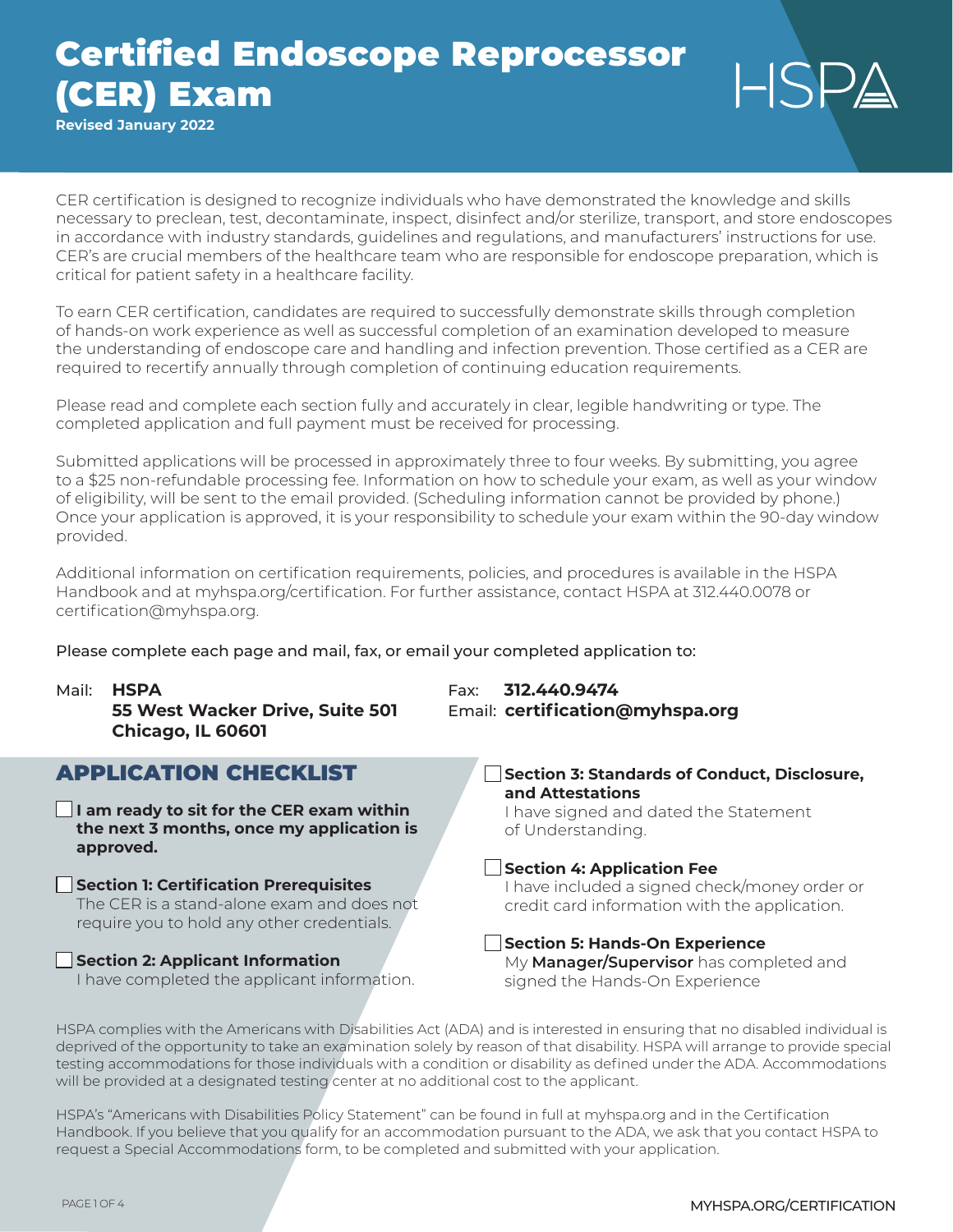**Revised January 2022**

# $HSPA$

### SECTION 1: **CERTIFICATION PREREQUISITES**

**The CER is a stand-alone exam and does not require you to hold any other credentials.**

## SECTION 2: **APPLICANT INFORMATION**

**Please enter your first and last name as they appear on your primary government issued photo ID.**

| $\Box$ Mr. $\Box$ Mrs. $\Box$ Ms. $\Box$ Dr.                                                                                                                                                  |  |  |
|-----------------------------------------------------------------------------------------------------------------------------------------------------------------------------------------------|--|--|
|                                                                                                                                                                                               |  |  |
|                                                                                                                                                                                               |  |  |
|                                                                                                                                                                                               |  |  |
| <b>Personal Information</b>                                                                                                                                                                   |  |  |
|                                                                                                                                                                                               |  |  |
|                                                                                                                                                                                               |  |  |
| Country (if outside the USA): Country (if outside the USA):                                                                                                                                   |  |  |
|                                                                                                                                                                                               |  |  |
| <b>Employment Information (if available)</b>                                                                                                                                                  |  |  |
| Organization Name: 1988 and 2008 and 2008 and 2008 and 2010 and 2010 and 2010 and 2010 and 2010 and 2010 and 20                                                                               |  |  |
|                                                                                                                                                                                               |  |  |
|                                                                                                                                                                                               |  |  |
|                                                                                                                                                                                               |  |  |
|                                                                                                                                                                                               |  |  |
| An email is required. Confirmation and scheduling information will be sent by email and mail. Please check which email<br>you would like to be used for correspondence: □ personal □ business |  |  |
| Please check which address you would like to be used for mailed correspondence: $\bigcap$ personal $\bigcap$ business                                                                         |  |  |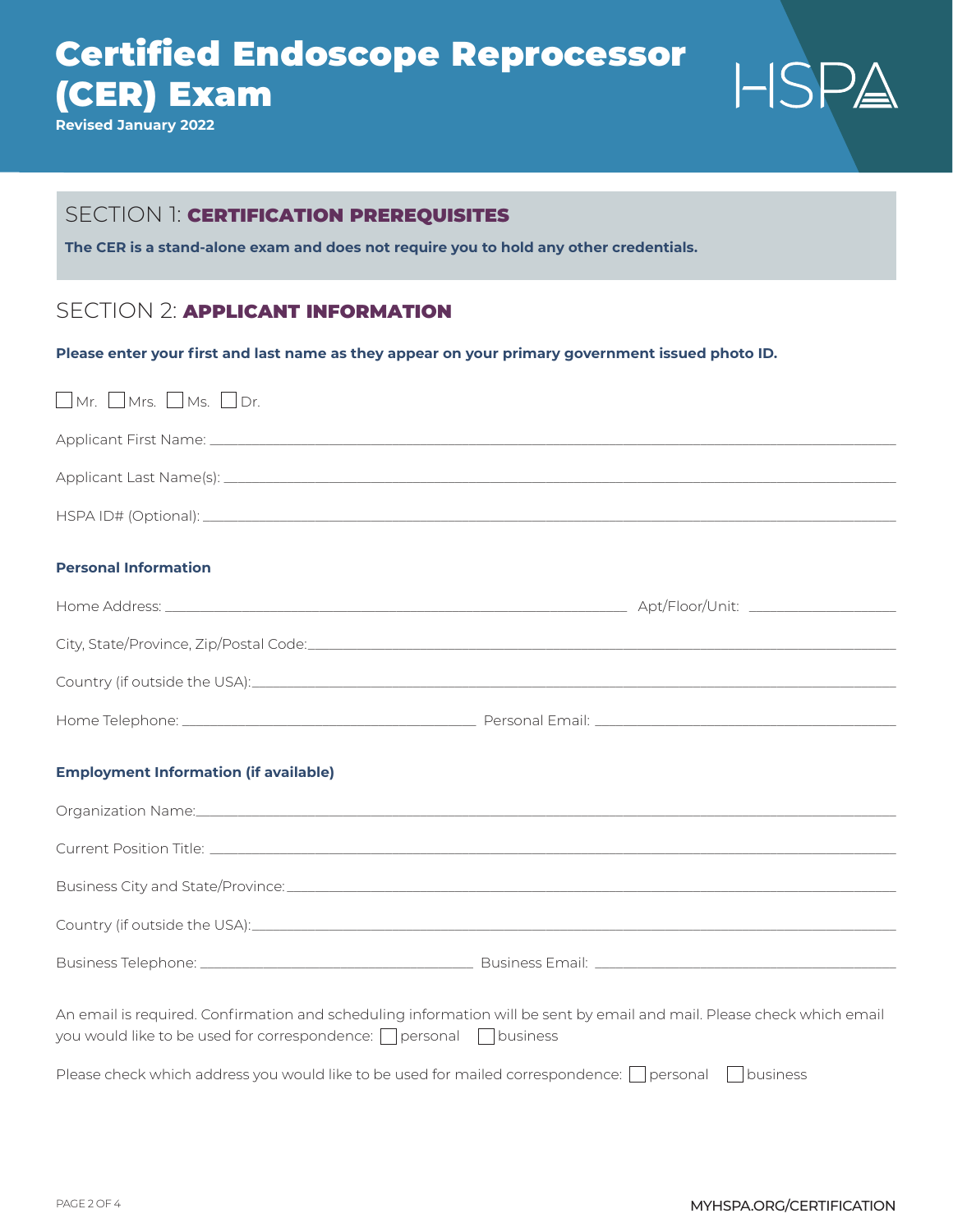**Revised January 2022**

## SECTION 3: STANDARDS OF CONDUCT, DISCLOSURE AND ATTESTATIONS

#### **APPLICATION STATEMENT OF UNDERSTANDING**

I hereby apply to take the CER exam. By signing below and submitting an exam application and fee, I attest that I have read and understand the HSPA Certification Handbook (available online at myhspa.org) and agree to abide by the certification program's policies and procedures, and adhere to the Association's code of conduct. I agree to inform HSPA, without delay, of any matter that affects my ability to fulfill the certification requirements.

I further certify that the information provided by and about me on this form (and any other subsequent documentation submitted in relation to my certification) is accurate and correct. I understand that the information I provide to HSPA may be audited for verification. I agree to provide any information necessary to verify my experience and authorize HSPA to make any necessary inquiries in this regard. I understand that providing information on this or any document relating to my certification which is determined to be false or purposefully misleading, or in violation of any portion of the Code of Conduct and/or other policies and procedures, may result in disciplinary action, including the possible denial or revocation of certification, as outlined in the disciplinary policy.

#### **Release of Exam Results**

I understand that I will receive an individual score report containing a notification of "pass" or "fail" for the overall examination on screen at the testing center upon completion of the exam, and that HSPA will only release my pass/fail results directly to me, in written format, at the preferred address provided herein. Result reports containing an indication of my performance in each of the content domains are not available orally or electronically, and can take up to two weeks to be delivered. Pass/fail notifications will not be provided to 3rd parties without my prior express written consent. Upon request, HSPA will verify an individuals' current certification status (including their certification effective and expiration dates) to any inquiring party, but will not release the details of an individual's examination(s), including exam scores and the number of exam attempts.

#### **Use of Personal Information**

The information provided to HSPA on this form, and in regard to my certification exam, will be used in accordance with HSPA's Confidentiality Policy, included in the Certification Handbook and available online at myhspa.org. If I request and am granted special testing accommodations, HSPA may disclose personal information to third parties as necessary to administer my examination. This may include such information as my disability status, medical condition, or any political, religious, or philosophical beliefs which require accommodation. If HSPA is required by law to disclose confidential information, the individual(s) whose information is released will be notified to the extent permitted by law.

#### **Non-Disclosure Agreement**

This examination is confidential and proprietary. It is made available to me, the examinee, solely for the purpose of becoming certified in the technical area referenced in the title of this exam. I am expressly prohibited from recording, copying, reproducing, disclosing, publishing, or transmitting this examination, in whole or in part, in any form or by any means, verbal or written, electronic or mechanical, for any purpose.

Printed Name: \_

**Signature** (must be handwritten): \_\_\_\_\_\_\_\_\_\_\_\_\_\_\_\_\_\_\_\_\_\_\_\_\_\_\_\_\_\_\_\_\_\_\_\_\_\_\_\_\_\_\_\_\_\_\_\_\_\_\_\_\_\_\_\_\_\_\_\_\_\_\_\_\_\_\_\_\_\_\_\_\_\_\_\_\_\_\_\_\_\_\_\_\_

Date: \_\_\_\_\_\_\_\_\_\_\_\_\_\_\_\_\_\_\_\_\_\_\_\_\_\_\_\_\_\_\_\_\_\_\_\_\_\_\_\_\_\_\_\_\_\_\_\_\_\_\_\_\_\_\_\_\_\_\_\_\_\_\_\_\_\_\_\_\_\_\_\_\_\_\_\_\_\_\_\_\_\_\_\_\_\_\_\_\_\_\_\_\_\_\_\_\_\_\_\_\_\_\_\_\_\_\_\_\_\_\_\_\_\_

## SECTION 4: APPLICATION FEE IS \$125 USD

Payment must be submitted with the application for processing. We cannot accept purchase orders or payments by phone. The application fee includes the cost to take the exam one time, as well as a \$25 non-refundable processing fee. Subsequent examinations and testing are subject to additional testing fees.

|                                                                                                                | □ Check or Money Order enclosed (payable to HSPA) □ VISA □ MasterCard □ American Express □ Discover |
|----------------------------------------------------------------------------------------------------------------|-----------------------------------------------------------------------------------------------------|
|                                                                                                                |                                                                                                     |
|                                                                                                                |                                                                                                     |
| CVV (found on back of card): example and a series of contract of the series of the series of the series of the |                                                                                                     |
|                                                                                                                |                                                                                                     |
|                                                                                                                |                                                                                                     |
|                                                                                                                |                                                                                                     |

LISD,